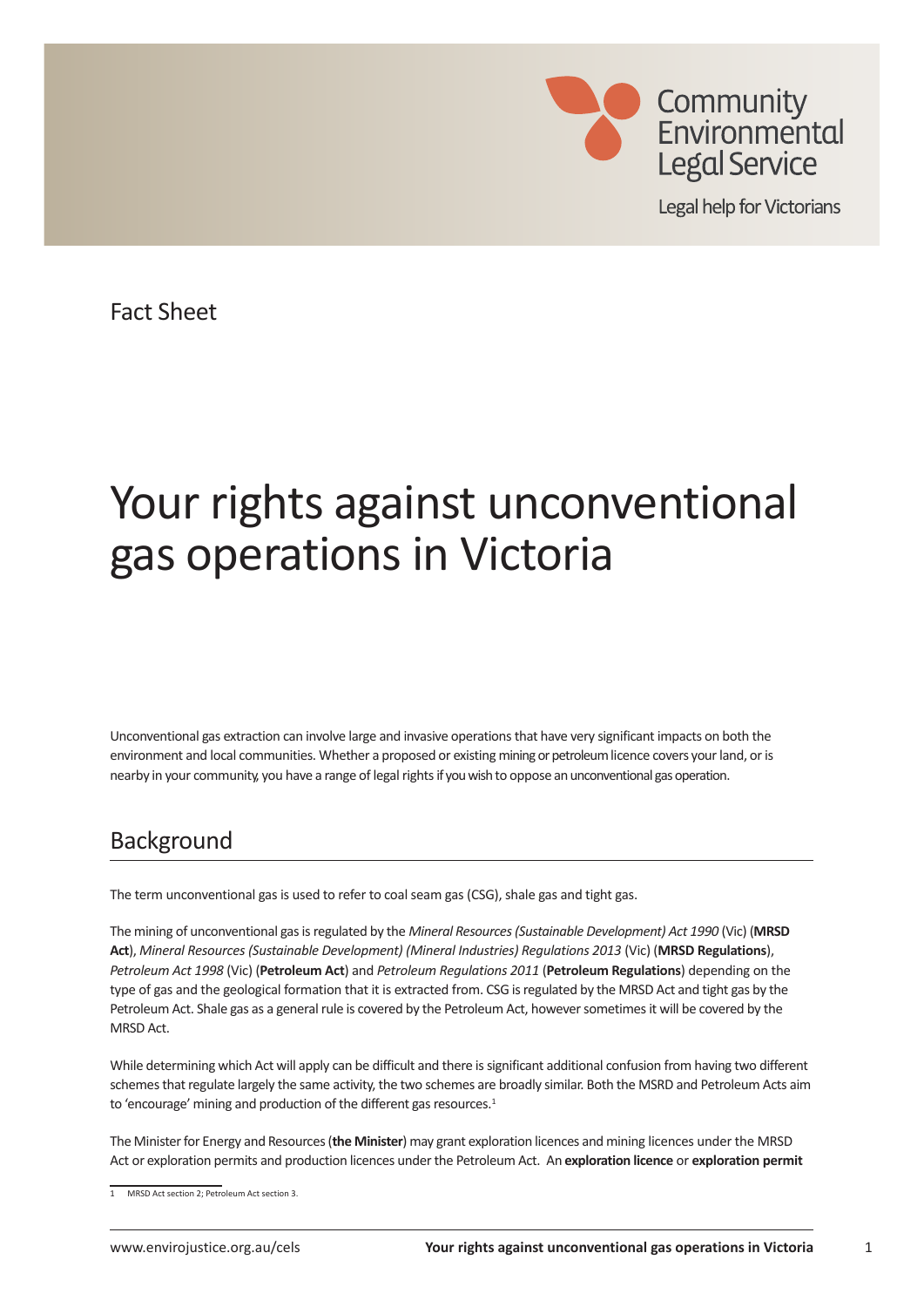allows the holder to explore for gas, whereas a **mining licence** or **production licence** allows the holder to explore for and extract gas. Information on what type of licence a gas company is applying for or has been granted for is available on the Department of Economic Development, Jobs, Transport and Resources (**DEDJTR**) website at www.energyandresources.vic. gov.au/earth-resources/maps-reports-and-data/mining-licences-near-me/mining-licences-near-me.

There are a number of other licences under the respective Acts that may also indicate that unconventional gas activity is proposed near you.

There are two other types of licences, prospecting licences and retention licences, also available under the MRSD Act. Prospecting licences provide for exploration and mining on areas of land less than 5 hectares. Retention licences provide an intermediate step between exploration and mining licences, allowing the retention of rights to land which is not yet economically viable to mine.<sup>2</sup>

Under the Petroleum Act the holder of an exploration permit may also be granted a retention lease that operates similarly to retention licences under the MRSD Act.<sup>3</sup> The Petroleum Act also provides for what is called 'special access authorisation' and 'special drilling authorisation'. A special access authorisation allows the holder of the authorisation to explore for gas but does not allow for the drilling of any wells.<sup>4</sup> A special drilling authorisation allows the holder to drill in an area adjacent to an area covered by their exploration permit or production licence.<sup>5</sup>

# **IMPORTANT NOTE**

A moratorium on hydraulic fracturing, exploration drilling and new exploration licences for all onshore gas is in place in Victoria at the moment. This means new licences that involve exploration for unconventional gas and/or fracking cannot be granted. The Victorian Government is currently reviewing the moratorium.

# Mining and petroleum activities in your community

Members of the community in or around unconventional gas operations have a series of legal rights and options.

## **1. Your right to be informed and consulted**

#### Exploration and Mining Licences under the MRSD Act

An applicant for an exploration or mining licence under the MRSD Act must advertise that they have made an application in a Wednesday edition of a Victorian statewide newspaper and in one or more local newspapers.<sup>6</sup> The applicant must also make the details of their application available on their website.<sup>7</sup>

The holder of an exploration or mining licence (**the licensee**) has a duty to consult with the community throughout the life of that licence.<sup>8</sup> This means that they must share information about any activities under the licence which may affect the community with community members, and give them a reasonable opportunity to express their views about those activities.<sup>9</sup>

If you are a nominated person or a registered Aboriginal party under the *Aboriginal Heritage Act 2006* for the land to which the licence will apply, the Head of DEDJTR must give you notice of the application.<sup>10</sup>

<sup>2</sup> MRSD Act ss 14B and 14C.

<sup>3</sup> Petroleum Act ss 36 and 37.

Petroleum Act s 84

Petroleum Act ss 95A and 95C.

<sup>6</sup> MRSD Act s 15(5); MRSD Regulations regs 20 and 21. 7 MRSD Regulations regs 20 and 21 and schedules 8 and 9.

MRSD Act s 39A

MRSD Act s 39A.

<sup>10</sup> MRSD Act s 18.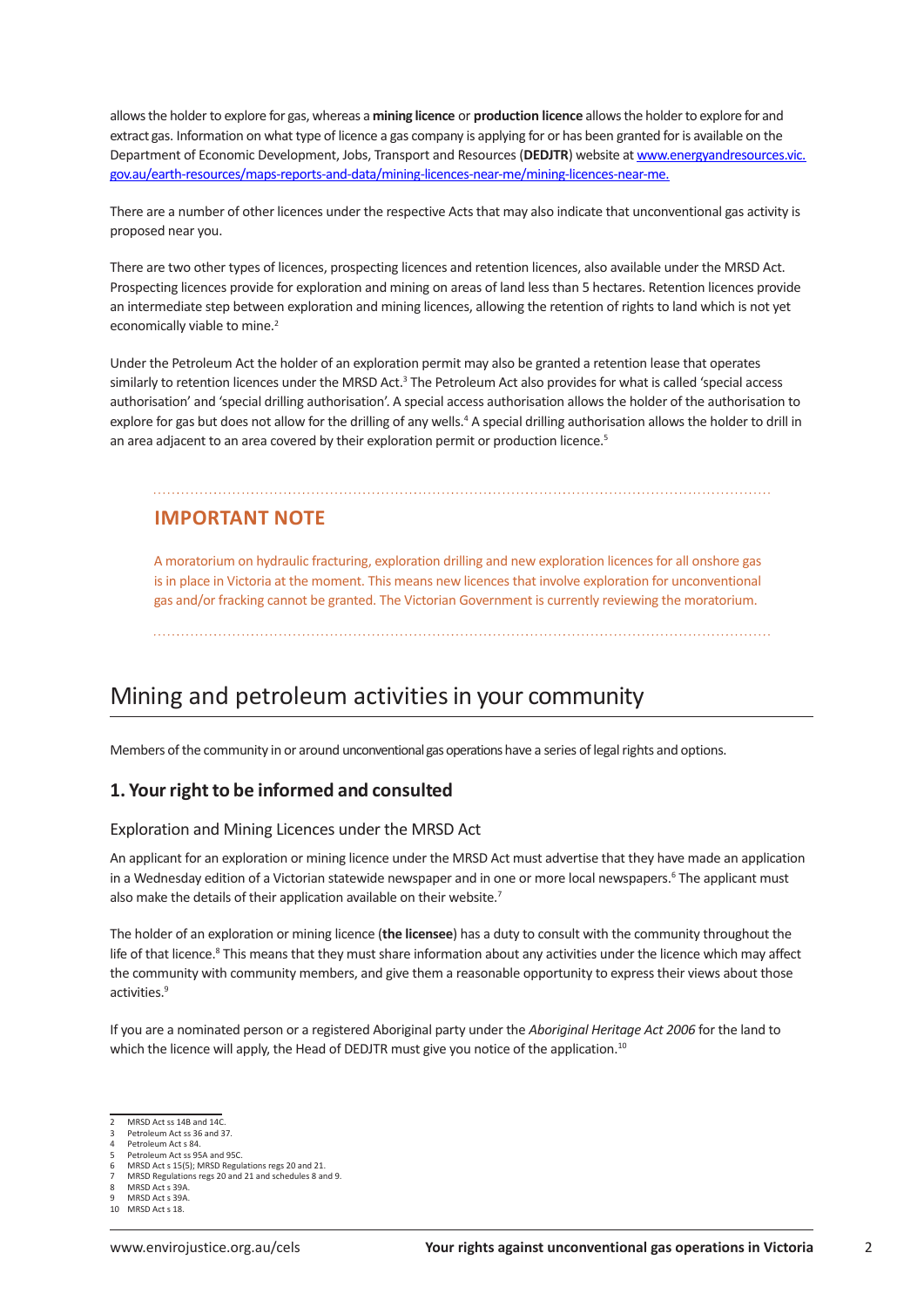Works<sup>11</sup> done under an exploration or mining licence must be done in accordance with a work plan approved by the Head of DEDJTR.12 Work plans set out the location and detail of the mining activity that will be undertaken.13 Work plans must also set out:

- a rehabilitation plan for the site when works are completed: $14$
- an environmental management plan for managing the environmental impacts and reporting on the environmental outcomes to the local community;<sup>15</sup>
- a description of any significant community facilities that may be affected by the proposed works;<sup>16</sup> and
- a community engagement plan that identifies any community likely to be affected by the mining activities and how the mining operator proposes to engage with the community and respond to community complaints.<sup>17</sup>

The Head of DEDJTR must keep a register of all exploration and mining licences, as well as a number of other documents that relate to the licences including works plans.18 This register can be accessed by the public. To access the register, contact the DEDJTR. Alternatively details about licences can be found on the DEDJTR website at www. energyandresources.vic.gov.au/earth-resources/maps-reports-and-data/mining-licences-near-me/mining-licences-nearme. Further, the DEDJTR is required to give the public copies of certain documents, including the licences themselves, as well as work plans, upon request and payment of a fee.<sup>19</sup>

#### Exploration Permits and Production Licences under the Petroleum Act

For tight gas and shale gas projects which are covered by the Petroleum Act, unlike under the MRSD Act, applicants for a permit or licence do not need to notify members of the community that exploration permits or production licences have issued or applied for.

However, members of the community can access information about petroleum operations from the DEDJTR website at www.energyandresources.vic.gov.au/earth-resources/maps-reports-and-data/mining-licences-near-me/mining-licencesnear-me free of charge. Alternatively, information can be obtained from the register<sup>20</sup> maintained by DEDJTR upon request and payment of a fee.<sup>21</sup>

Both exploration and production activity must be undertaken in accordance with an approved operation plan.<sup>22</sup> Additionally production under a production licence cannot take place until petroleum production development plan has also been approved.<sup>23</sup>

Operation plans must include:

- $\bullet$  a description of the operation;<sup>24</sup>
- an environmental management plan;<sup>25</sup>
- $\bullet$  a statement of any geological, geophysical or geochemical surveys that will be undertaken;<sup>26</sup>
- if wells are being drilled, a well operation management plan;<sup>27</sup>
- details of any facilities that will be built or modified as part of the petroleum operation.<sup>28</sup>

- 
- 
- 19 MRSD Act s 74.
- 20 Petroleum Act ss 230 and 231.<br>21 Petroleum Regulations reg 36
- 21 Petroleum Regulations reg 36. 22 Petroleum Act s161.
- 23 Petroleum Act s64
- Petroleum Regulations reg 6(1)(a)(i). 25 Petroleum Regulations regs  $6(1)(a)(ii)$  and 8.
- 26 Petroleum Regulations reg  $6(1)(a)(iii)$
- 27 Petroleum Regulations reg 6(1)(a)(iv)

<sup>11</sup> Other than 'low impact' exploration works.

<sup>12</sup> MRSD Act s 39.

<sup>13</sup> MRSD Act s 40; MRSD Regulations schedule 15 part 1 clauses 1-5.

<sup>14</sup> MRSD Act s 40; MRSD Regulations schedule 15 part 1 clause 6<br>15 MRSD Act s 40; MRSD Regulations schedule 15 part 1 clause 6

MRSD Act s 40; MRSD Regulations schedule 15 part 1 clause 7.<br>MRSD Act s 40; MRSD Regulations schedule 15 part 1 clause 8. 16 MRSD Act s 40; MRSD Regulations schedule 15 part 1 clause 8. 17 MRSD Act s 40; MRSD Regulations schedule 15 part 1 clause 9. 18 MRSD Act s 69.

<sup>28</sup> Petroleum Regulations reg 7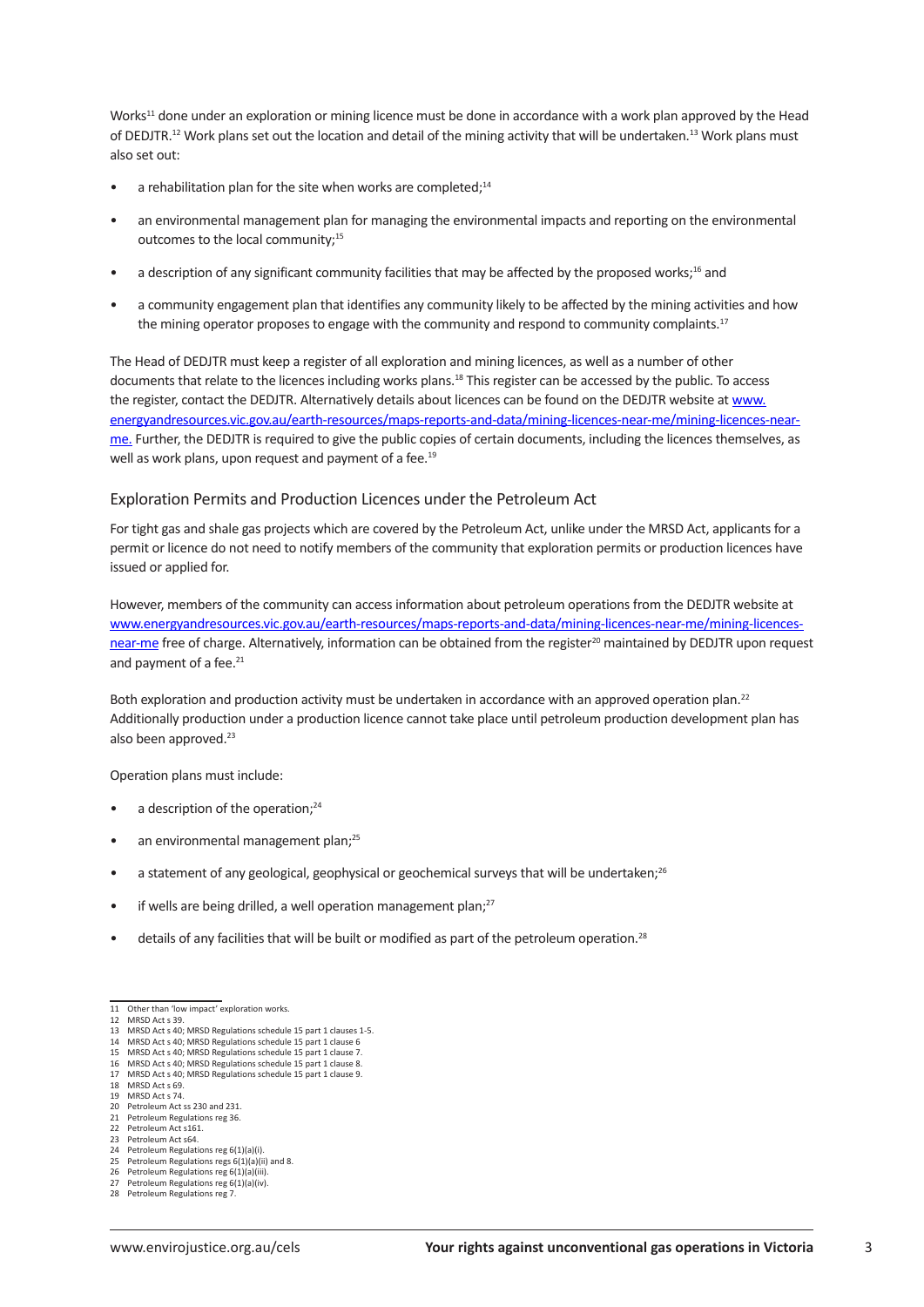Petroleum production development plans must include:

- $\bullet$  a description of the operation and facilities to be used;<sup>29</sup>
- $\bullet$  a description of the relevant geological and reservoir data;<sup>30</sup>
- details of any proposed additional data acquisition from the proiect:<sup>31</sup>
- a reservoir management plan.<sup>32</sup>

The Petroleum Act and regulations do not require a community consultation plan to be conducted as part of the preparation of either the operation plan or petroleum production development plan, or that either plan include a plan for ongoing community consultation.

The Minister must keep a register of all exploration permits and production licences, as well as a number of other documents that relate to the licences.33 This register can be accessed by the public.34 To access the register, contact the DEDJTR. Alternatively, details about permits and licences can be found on the DEDJTR website at www. energyandresources.vic.gov.au/earth-resources/maps-reports-and-data/mining-licences-near-me/mining-licences-nearme. Further, the DEDJTR is required to give the public copies of documents, including the permits and licences as well as operation and petroleum production plans, upon request and payment of a fee.<sup>35</sup>

# **2. Objections to unconventional gas operations**

#### Exploration and Mining Licences under the MRSD Act

Any person may object to an exploration or mining licence being granted.<sup>36</sup> Objections must be made in writing, must set out the reasons for the objection and must be made within **21 days** after the last date on which the application was advertised.<sup>37</sup> The advertisement in the newspaper and on the mining company's website will tell you where to send your objection.38

When deciding whether to grant or refuse the licence the Minister must consider any objections received<sup>39</sup> and should have also have regard to the principles of sustainable development set out in section 2A of the MRSD Act.40

The principles of sustainable development set out in the MRSD Act include:

- intergenerational equity;<sup>41</sup>
- the protection of biodiversity;<sup>42</sup>
- recognition of the need for a competitive economy that can enhance the capacity for environment protection;<sup>43</sup>
- the integration of short and long term economic, social and environmental impacts in decision-making;<sup>44</sup>
- the precautionary principle;<sup>45</sup>
- community involvement and positive community outcomes.<sup>46</sup>

You can refer to these principles together with any other impacts that you believe the mine will have both on you

- 39 MRSD Act s 25(2).
- 40 MRSD Act s 2A(1).
- $41$  MRSD Act s  $2\Delta(2)(h)$ 42 MRSD Act  $\frac{2A(2)}{C}$ .
- 43 MRSD Act s 2A(2)(d).
- $MRSD Acts 2A(2)(f)$

<sup>29</sup> Petroleum Regulations reg 16(1)(a). 30 Petroleum Regulations reg 16(1)(b).

<sup>31</sup> Petroleum Regulations reg 16(1)(c).

<sup>32</sup> Petroleum Regulations reg 16(1)(d).

<sup>33</sup> Petroleum Act ss 230-233. 34 Petroleum Act s 236.

<sup>35</sup> Petroleum Act s236.

MRSD Act s 24(1).

<sup>37</sup> MRSD Act s 24(2). 38 MRSD Regulations schedules 8 and 9.

<sup>45</sup> MRSD Act s 2A(2)(g). The precautionary principle provides that "if there are threats of serious or irreversible environmental damage, lack of full scientific certainty should not be used as a reason for postponing measures to prevent environmental degradation and decision-making should be guided by: (i) a careful evaluation to avoid serious or irreversible damage to the environment wherever practicable; and (ii) an assessment of the risk-weighted consequences of various option

<sup>46</sup> MRSD Act s 2A(2)(h) and (i).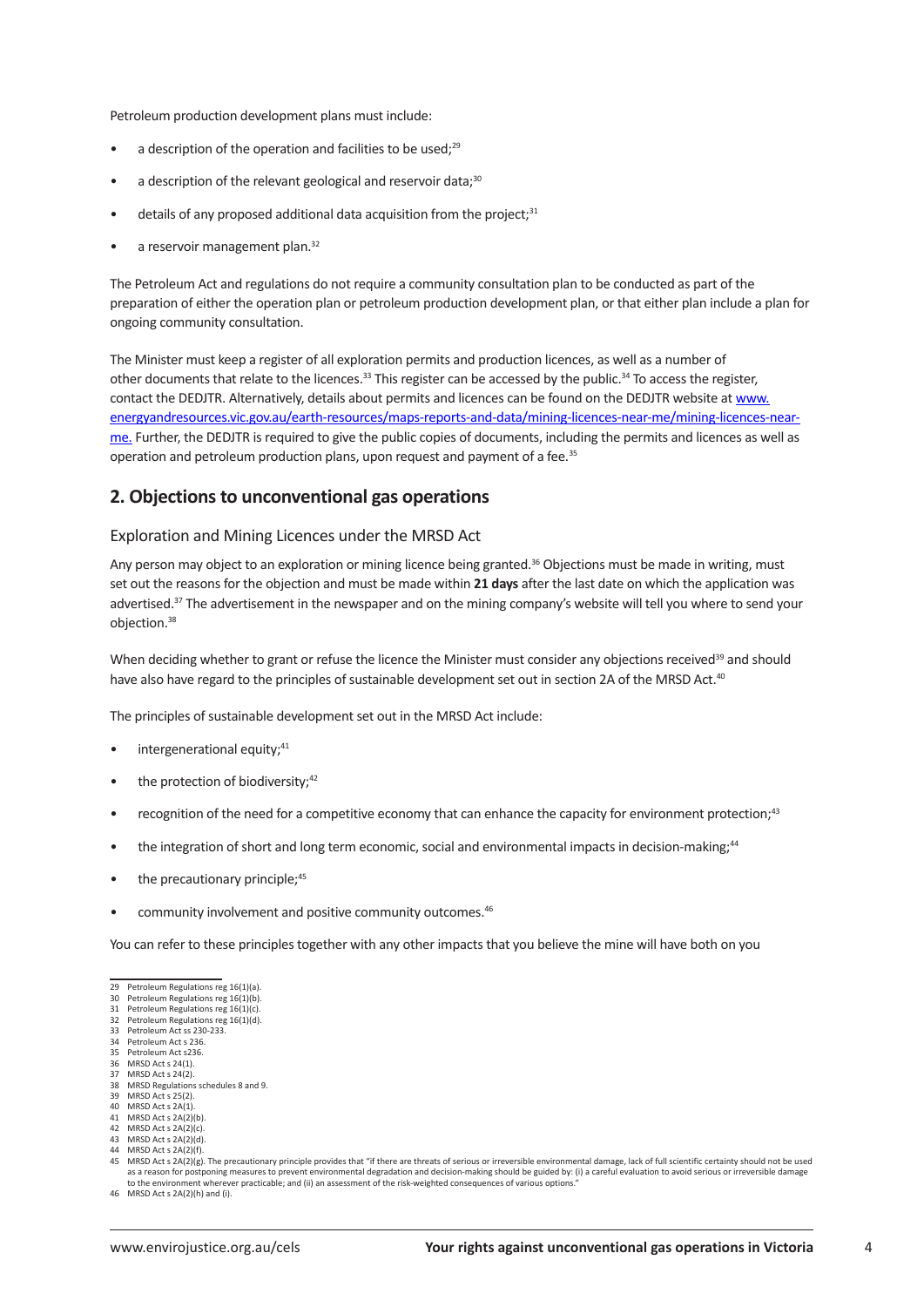personally and on your community more broadly in your objections to any CSG and shale gas operation under the MRSD Act.

## Exploration Permits and Production Licences under the Petroleum Act

There is no explicit provision in the Petroleum Act that provides an opportunity for a person to object to Petroleum Act permits or licences. However, anyone who objects to the granting of a permit or licence or a particular activity proposed under a licence can still write to the Minister expressing those concerns and explaining why they believe that the project should not be able to go ahead. When making a decision to grant the permit or licence the Minister is required to consider the merits of the application, $47$  which in some circumstances could include issues raised in correspondence from the public.

# **3. You may be able to object under planning and environment laws**

#### Mining Licences under the MRSD Act

To commence mining (*not* exploration) the proponent must obtain approval under Victoria's planning and environment laws.48 Before mining commences, the licensee must:

- obtain a planning permit under the *Planning and Environment Act 1987*(Vic) (P&E Act);<sup>49</sup> or
- undergo an environment effects assessment under the *Environment Effects Act 1978* (Vic) (EE Act).<sup>50</sup>

Local councils are usually responsible for deciding whether or not to grant a planning permit. If a planning permit is required, any person who may be affected by the grant of the permit may object to it being granted. The objection must be in writing and set out the reasons why the permit should not be granted.<sup>51</sup> If the planning permit is granted despite your objection, you may appeal the decision to the Victorian Civil and Administrative Tribunal (**VCAT**) within **21 days** after being notified of the decision. For more information on how to object to or appeal a planning permit decision, see the *Objections Kit* and *Appeals Kit* prepared by Environmental Justice Australia available on our website.52

If an environment effects assessment under the EE Act is required, there are a number of different opportunities for public comment. Members of the public can make submissions on the scoping and preparation of an environment effects statement (**EES**), and to the Inquiry Panel appointed by the Minister for Planning. These submissions, and the EES itself, are not legally binding, but in some cases the EES may lead the Government to stop the project going ahead.

## Production Licences under the Petroleum Act

Similar to under the MRSD, an exploration permit for shale or tight gas does not require a planning permit. However, production operations do require a planning permit unless the operation has been approved by the Minister after an EES has been prepared under the EE Act.<sup>53</sup>

Local Councils are usually responsible for deciding whether or not to grant a planning permit. If a planning permit is required, any person who may be affected by the grant of the permit may object to it being granted. The objection must be in writing and set out the reasons why the permit should not be granted.<sup>54</sup> If the planning permit is granted despite your objection, you may appeal the decision to VCAT within **21 days** after being notified of the decision. For more information on how to object to or appeal a planning permit decision, see the *Objections Kit* and *Appeals Kit* prepared by Environmental Justice Australia available on our website.55

If an environment effects assessment under the EE Act is required, there are a number of different opportunities for public comment. Members of the public can make submissions on the scoping and preparation of an EES, and to the Inquiry Panel appointed by the Minister for Planning. These submissions, and the EES itself, are not legally binding, but in some cases the EES may lead the Government to stop the project going ahead.

<sup>47</sup> Petroleum Act s20B.

<sup>48</sup> MRSD Act s 43(3).<br>49 VPP cl 52.08.

<sup>49</sup> VPP cl 52.08 50 MRSD Act ss 42(6)-(7).

<sup>51</sup> P&E Act s 57.

www.enviroiustice.org.au/cels/kits-and-fact-sheets

<sup>53</sup> Petroleum Act s 120. 54 P&E Act s 57.

<sup>55</sup> www.envirojustice.org.au/cels/kits-and-fact-sheets.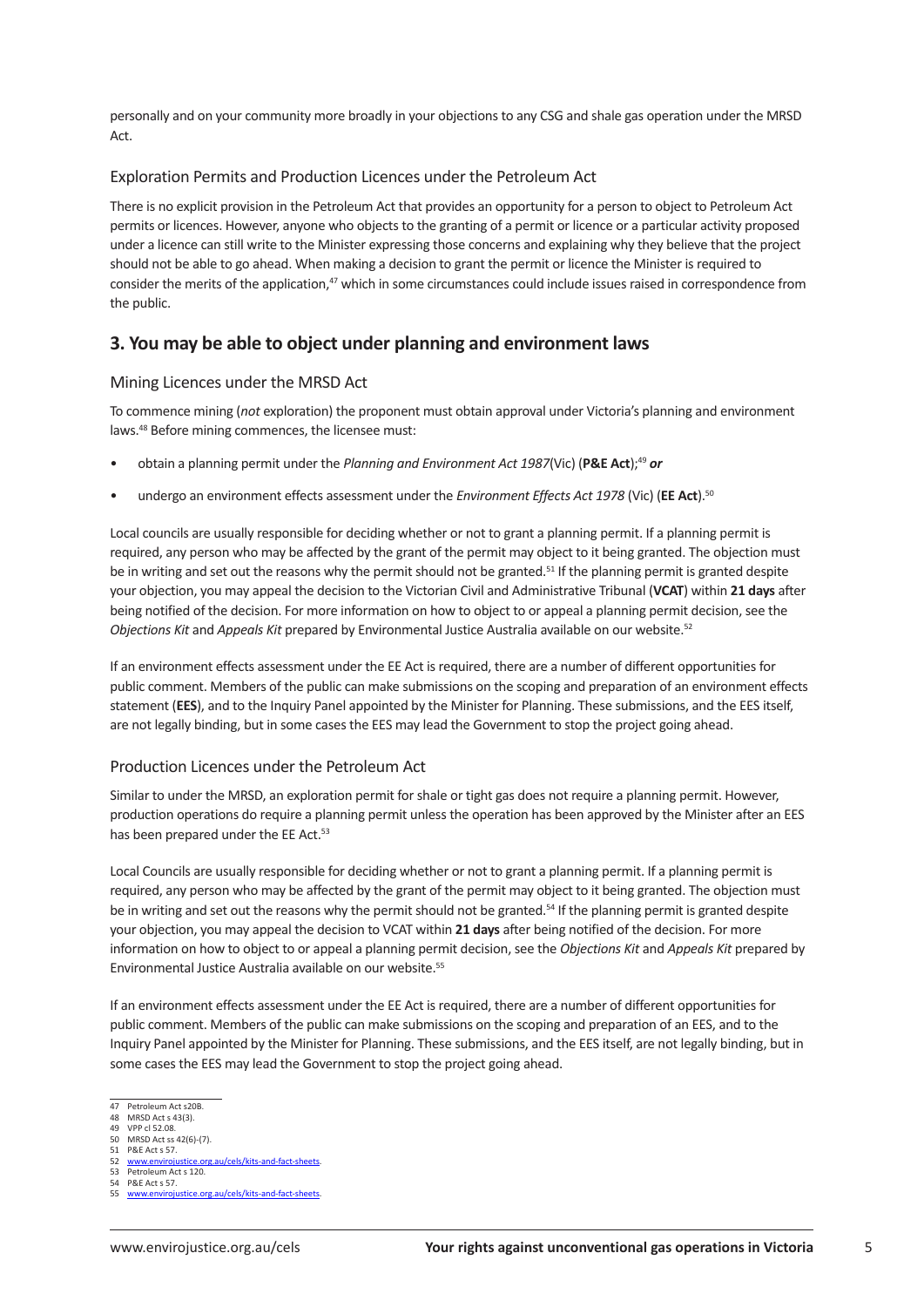# **4. You may make informal objections to existing licences**

In addition to the formal objection process under the relevant planning scheme for applications for new mining and production licences, you can informally lobby the Minister to suspend, cancel, vary, or refuse to renew an existing licence under either the MRSD or Petroleum Act. Neither Act provides a formal mechanism for objecting to existing licences, however, under the MRSD Act the Minister is given a broad discretion to decide to cancel, vary or refuse to renew a licence.56 While the Petroleum Act does not provide the same level of discretion as the MRSD Act there are still mechanisms available to the Minister if the Minister decides to hear your concerns.<sup>57</sup>

# Tight, shale and coal seam gas licences on your land

If a CSG, tight or shale gas exploration or mining licence falls directly on land that you own or occupy, you have some further rights in addition to those listed above.

# **1. You have the right to be informed**

## MRSD Act

Under the MRSD Act the proponent must give notice of a licence application to the owners and occupiers of land affected by the application, within two weeks of being notified by the DEDJTR that their application is valid.<sup>58</sup> Further, the proponent must give notice to the owners and occupiers of affected land seven days before commencing works on their land.<sup>59</sup>

## Petroleum Act

Before any activity can be undertaken on private land under either an exploration permit or production licence the proponent must give the owner, occupier or person or body responsible for the land at least 21 days notice of the works.<sup>60</sup>

# **2. Licensees must ask for consent and/or provide compensation before entering your land**

Before commencing work under either the MRSD Act or the Petroleum Act which directly affects your land, the licensee must:

- obtain your written consent;<sup>61</sup> or
- make a compensation agreement with you to reimburse you for the use of your land;<sup>62</sup> or
- if you cannot agree on compensation, obtain a compensation determination from VCAT.<sup>63</sup>

It is possible to simply give verbal consent for low-impact exploration works that involve no excavation of the land and no clearing of vegetation. However, we recommend that if you give your consent for the licensee to enter your land for any purpose, you enter into a written agreement setting out the terms of your consent, including where and what exploration and mining activities will take place, over what time period and what compensation is payable.

It is important to remember that once you have given consent for a licensee to enter your land you cannot cancel that consent unless the licensee agrees. Make sure that you carefully consider what you are consenting to and if possible seek independent legal advice.

If you can't reach agreement with the mining company about access to your land, the mining company may apply to VCAT for a compensation order which determines how much compensation you are entitled to for the mining company using

<sup>56</sup> MRSD Act s 34.

<sup>57</sup> See Petroleum Act ss 12, 102 and 113.

<sup>58</sup> MRSD s 15(5).

 $MRSD 3 15(5)$ :<br>MRSD Act ss 42(1)(g) and 43(1)(d). 60 Petroleum Act ss 145 and 147*.* 

<sup>61</sup> MRSD Act ss 42(2)(c)(i), 43(1)(e)(i); Petroleum Act s 128(1)(a).

<sup>62</sup> MRSD Act ss 42(2)(c)(ii), 43(1)(e)(ii); Petroleum Act s 128(1)(b). 63 MRSD Act ss 42(c)(iii), 43(e)(iii); Petroleum Act s 128(1)(c).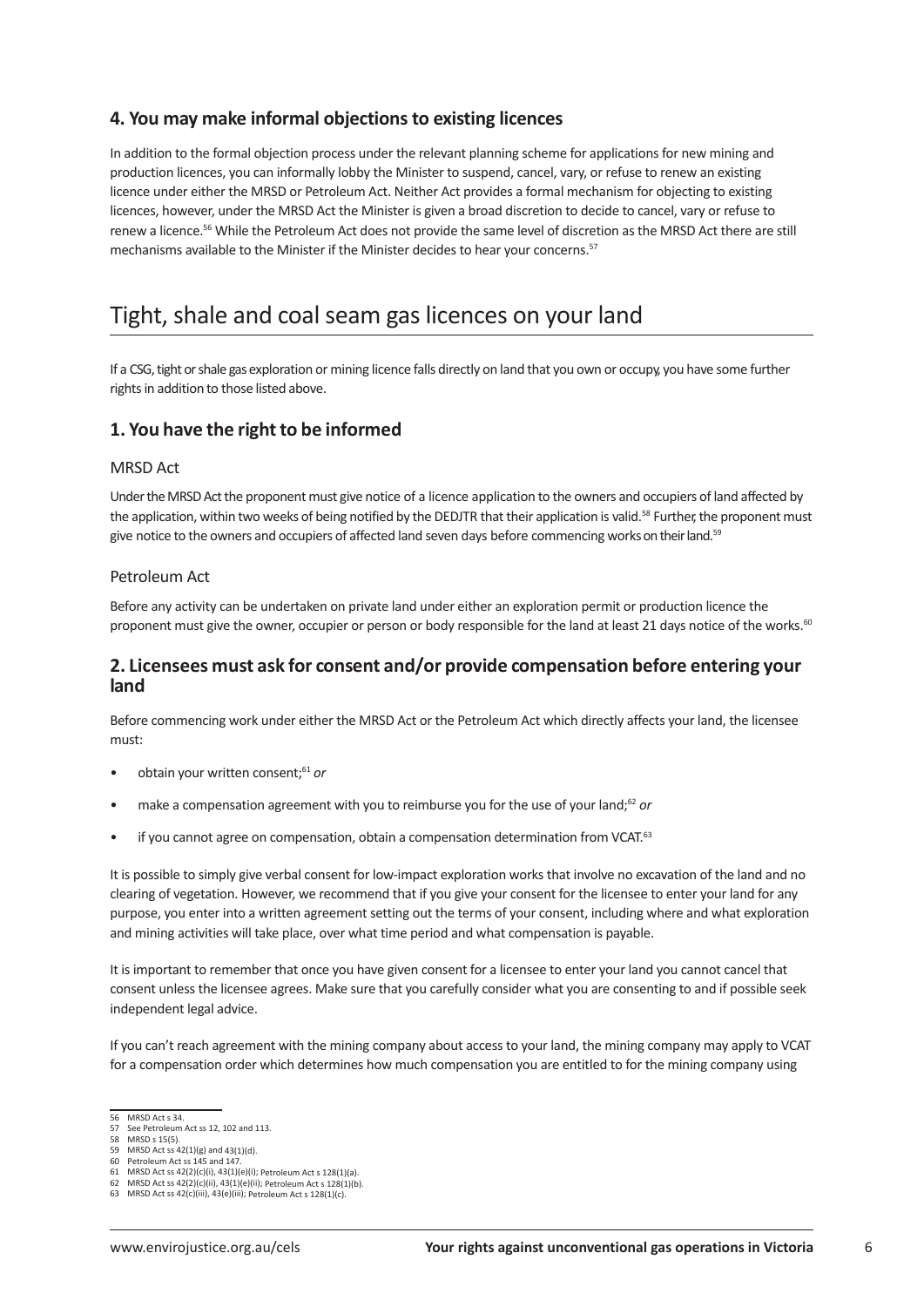your land. If this happens the mining company must pay your reasonable legal expenses.<sup>64</sup>

# **3. Works on your land**

When carrying out works on your land, the mining company must ensure that its operations, as far as possible, minimise any interference with activities of any other person who is using the land. When works are completed mining companies must rehabilitate, as far as practicable, any land that was used to carry out their operations.<sup>65</sup>

#### **In most cases, under the MRSD Act the exploration or mining must be at least 100 metres away from your home.**

Normally, no mining works can take place within 100 metres of a dwelling house (including 100 metres below it) without your consent. However, in certain cases under the Minister can authorise works closer than 100 metres to a house.<sup>66</sup>

There is no 100-metre exclusion zone under the Petroleum Act, i.e. for activities involving tight gas and most shale gas.

# **4. Under the MRSD Act land may be excluded from a license if it is more valuable to use it for agriculture**

If your land is primarily used for agriculture,<sup>67</sup> then the licensee must prepare a statement of economic significance.<sup>68</sup> That statement must assess the benefit to Victoria of the proposed mining work and the benefits that could be achieved without using your land.<sup>69</sup> The licensee must give you a copy of the statement of economic significance before they start work and no more than six months after the licence was granted or when the licensee lodges the work plan.<sup>70</sup>

If you receive a statement of economic significance from the landholder you must not divulge or communicate to any person (other than a professional advisor retained by you, for example your lawyer) any of the information in the statement without the consent of the licensee.71

A landholder can apply to the Minister to excise their land from the mining licence if there would be a greater economic benefit to Victoria in continuing to use the land for agriculture.72 You must apply to have your land excised within **30 days** of receiving the statement of economic significance.73 Your application must set out the economic benefits of agriculture on that land, and any concerns you have with the licensee's statement.<sup>74</sup> If the licensee disputes your application within 30 days, the matter will be referred to an independent expert appointed by the President of the Australian Property Institute.75 After receiving the report and recommendation of the independent expert, the Minister will then make a decision on whether there is a greater economic benefit to Victoria from the mining activity or from continuing to use your land for agriculture.<sup>76</sup> If the Minister decides that there is greater economic benefit from using the land for agriculture, the Minister must excise your land from the licence, meaning that mining cannot occur on your land.<sup>77</sup>

There is no agricultural land exemption under the Petroleum Act.

## **5. Ministerial exemption**

Finally the Minister also has a general discretion under both the MRSD Act and the Petroleum Act to exempt land from a permit or licence.<sup>78</sup> If you have not been successful in any of the other mechanisms you can ask the Minister to exercise this discretion to prevent the exploration or mining.

70 MRSD Act s 26A(4).<br>71 MRSD Act s 26F(1).

- $MRSD Acts 26B(3)$ .
- 75 MRSD Act s 26D. 76 MRSD Act s 26D.

78 MRSD Act s 7; Petroleum Act s 12.

<sup>64</sup> MRSD Act s 88(3); Petroleum Act s 134. 65 MRSD Act s 78; Petroleum Act s 170.

MRSD Act ss 45 and 46;

<sup>67</sup> MRSD Act s 4 definition.<br>68 MRSD Act s 26A(2).

MRSD Act s 4 dcm

<sup>69</sup> MRSD Act s 26A(2).

<sup>71</sup> MRSD Act s 26E(1)<br>72 MRSD Act s 26B(1)  $MRSD Act S 26B(1)$ 

<sup>73</sup> MRSD Act s 26B(2); Additionally you must give a copy of your application to the licensee within the same timeframe.

<sup>77</sup> MRSD Act s 26B.